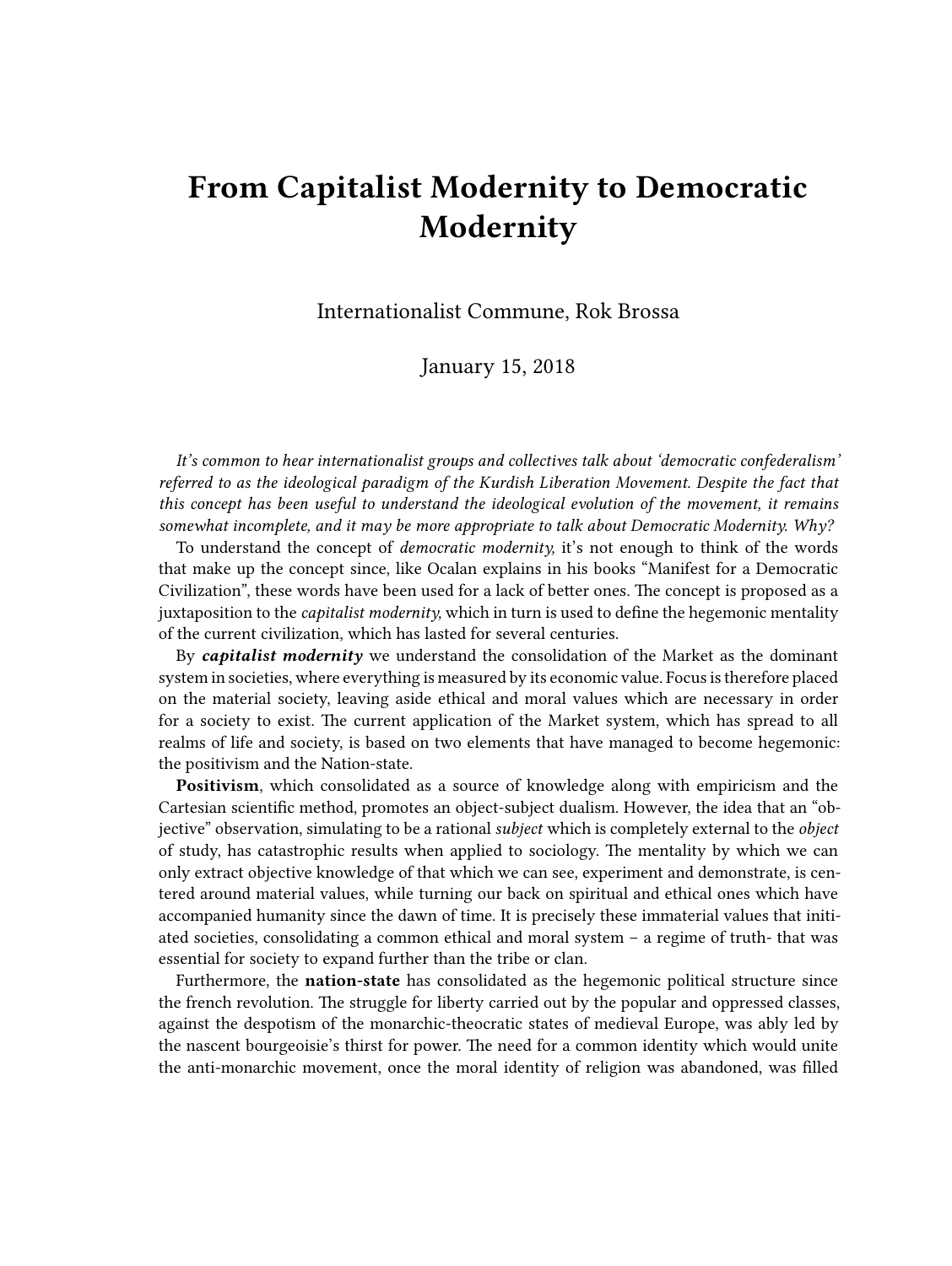in by the material identity of the citizen, which became the cornerstone upon which the new civilization was built. Instead of serving God, they would now serve the State. The premise "one language, one flag, one nation" became the cement that would homogenize the new nation-states, leading them to deny and repress any other identity which failed to comply.

But, what lies behind the State? Just as priests and monarchs controlled society through the ideological force held in the "word of the gospel", the bourgeois elite amassed a great deal of material power through commerce and money, and implemented the ideology of the "invisible hand of the market". Commerce, considered essentially dishonest throughout history due to its lack of ethics, became the core of the new social system. The materialistic mentality of capitalism managed to displace the moral mentality of religion, which after centuries of coexistence and collaboration with power had ended up utterly corrupted.

This process paved the way for the culmination of the capitalist modernity in which nationstates, justifying their actions through positivism, became the most efficient tool of exploitation and oppression. The extreme materialism of this type of society merged with the patriarchal, chauvinist and anthropocentric heritage of the judeo-christian morality, which had been predominant in the absolute monarchies. "Maximum profit" as a concept which should guide and regulate all life was thus built, and with it the wealth it created, based on the exploitation of women, nature and the oppressed classes.

**Democratic modernity,** therefore consists in overcoming this hyper-materialistic era, laying its foundation precisely on the ethical values and democratic practices that are nonetheless underlying in our society. To achieve this stage, the Kurdish Liberation Movement does not merely give a theoretical definition of the what society should "objectively" do; the new ideology that emerges from this paradigm avoids the positivist mentality and totaliaritanism of the Nation-State. The political organization is therefore positioned not as a vanguard outside of society, but as a subject of transformation from within, seeking to show the praxis of what being a democratic society means.

**Criticism and self-criticism** have been key aspects for transformation and the sharpening of ideology, learning from the revolutionary trajectory that 40 years ago was inspired by Marxism and the National Liberation Movement. It has been this self-criticism, based on the study and wider comprehension of history and human societies shown in the thought of Abdullah Öcalan and synthesized in his books "Manifest for a Democratic Civilization", that has allowed the strategic redirection.

When studying **history** it's important not to be dragged into power's own discourse, which presents an evolution of societies and humanity as leading inevitable to the state as the only possible model of civilization. However, civilized society, which was born with the neolithic revolution some 12000 years ago, was grounded on principles of cooperation and mutual aid- what we call the *natural society-* and is in constant search of the way to free itself from exploitation and oppression of the state-systems born 5000 years ago. The **Democratic Society**, directly linked to the *natural society*, has survived in spite of the attacks carried out by the state, resisting totalitarian pressure and hierarchy, attempting to recuperate the communal and egalitarian nature of society.

This **resistance** often ends in popular uprisings and insurrections, which are crushed by the superior military structures of the state. Sometimes, a certain degree of success is achieved especially when they are based on a strong analysis and social organization which allows the resistance to effectively defy the centralized power of the State. Two scenarios play out after this: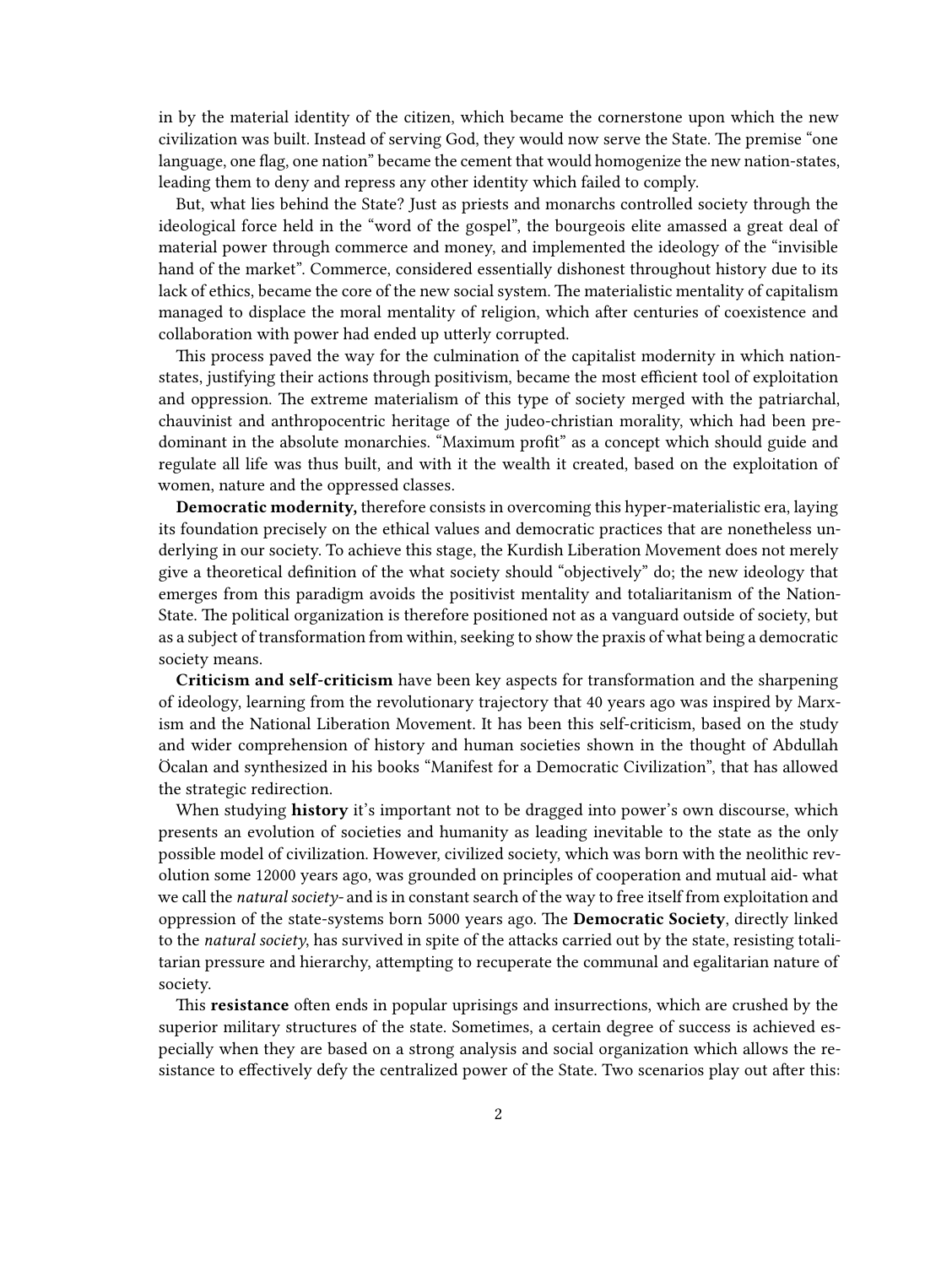negotiations which then improve social conditions or genocide in which the state annihilates the resistance. The state then reasserts its power over the institutions of knowledge where history is written (Universities and Academies) to ensure that its discourse is transformed into ideology and imposed on society so as to avoid any reemergence of these uprisings, which fueled by the desire of freedom keep nonetheless happening from time to time.

Analyzing the diverse cultural **revolutions** that have taken place throughout history, from the neolithic revolution to the renaissance, including the emergence of the great religions and the civilization systems, we can see how the changes of mentality that precede the next state of civilization, are not those imposed by forcefully, but those in which the population is able to apprehend its own will. This is where the main critiques that Kurdish socialism has regarding soviet socialism lay: a system based on the oppression of the nation-state structures, designed "objectively" which was then called real socialism. However a revolution can not prosper when it is imposed through a totalitarian state. Socialism can only be reached through the free will of society.

A thorough analysis of war, peace and the legitimacy of violence, together with a wider comprehension of humanity's history and biological processes of life itself, are synthesized in the concept of **self–defense**, another key dimension of the Democratic Modernity paradigm. By self-defense we understand those strategies and mechanisms that living beings use in order to survive and resist elimination. Conceiving societies as living entities on a collective level, as we can see in the bee hives or fish schools, it is clear that human societies need collective self-defense systems, essential for survival in the face of attacks by the Leviathan to which the capitalist nation-states have evolved.

**Society and nature** are attacked on different levels by the Nation-State, draining its energy and resources through colonial expansion and the search of maximum profit. To emancipate and defend ourselves of this burden that corrupts society and destroys nature we must recuperate society, which today survived in fragmented and dispossessed of its basic capacity to defend itself. Capitalist modernity has led society to the individualist abyss, where its citizens depend completely on the state to take care of its problems instead of helping each other. That is why the first step to start the path towards democratic modernity is the *democratic autonomy*. Another key concept together with the other three that we explain in the following lines: *democratic confederalism, democratic republic and the democratic nation.*

**Democratic Autonomy** consists in the process of social organization by which the emancipation of the nation-state is attained. It focuses on a local perspective, often with a municipalist approach, seeking to organize society from the bottom up and on a grassroots level based on self-management and mutual aid. As these local nodes are built, they will seek to generate feedback between them intertwining with other similar processes of self-organization throughout the confederalist structure. This process of organization between local social groupings, which are autonomous and independent of the state, is what we understand as **Democratic Confederalism.**

As this network is configured, it is likely that the states try to attack it using different war tactics, attempting to perpetuate its dominance and exploitation of society and the individuals that compose it. To avoid this happening it is necessary to carry out a diplomatic task with the states, that must be seen as a self-defense strategy, seeking to limit its power through accords and social contracts. The more organized and strong society is, the more room for maneuver it will have to defeat the state, being always careful so as to not let the state manipulate them. The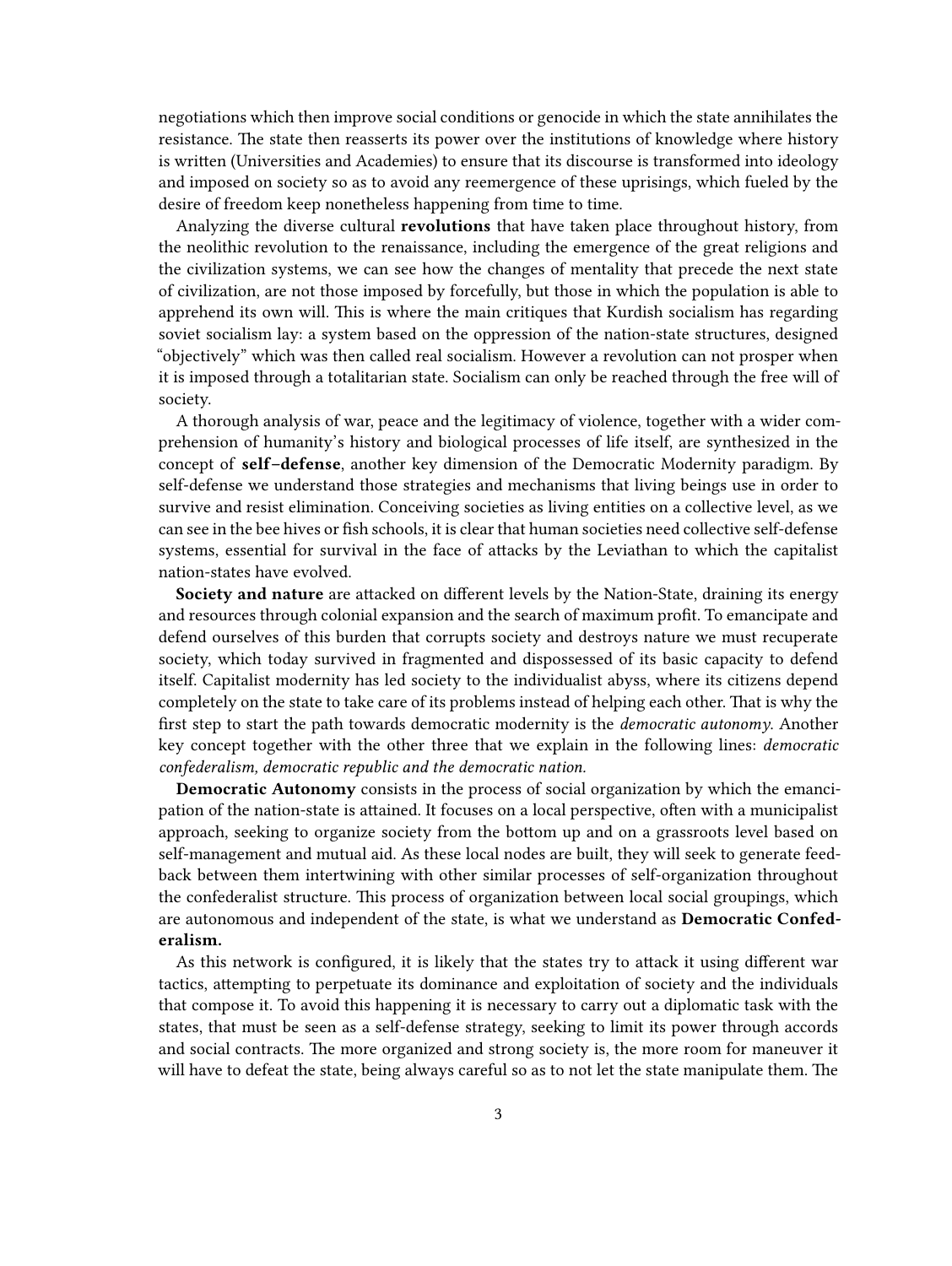states that respect *democratic autonomy* and the organization based on democratic confederalism, is what we understand as the democratic republics.

These **D***emocratic Republics* must not be understood as the end-objective, but as a means to limit the power of the states. The ideas developed by libertarian socialism are spot on when they point to the state as the enemy, but lack the depth to present alternatives. The state has many and elaborated mechanisms of self-defense, that must be deactivated step by step through social organization. A direct confrontation against the state is taking the conflict where the state wants it to be, to its natural terrain, military war, a scenario in which the state disposes of gigantic resources and experience. Therefore dialogue is the path that must always be considered as the first option, seeking a democratic solution. But if the state refuses to accept the conditions presented by the society, answering with violence, the only real alternative is a people's revolutionary war.

The objective we must fight for in all these processes, both when building *democratic autonomy,* organizing democratic confederalism and also transforming the state into a *democratic republic, is to build the* **democratic nation**. The concept D*emocratic N*ation must not be understood under the paradigm of the nation-state of one language, one flag, one homeland but as the bigger social unity that shares history and culture which are common to them. When we speak about nation we do so, in lack of a better word, but we refer to the idea of a wider society, shared by people that live in a common territory. The democratic nation is not bound to certain borders on a map, but to a society that feels akin and shares common values and a common mentality.

The democratic nation must focus first in attaining an egalitarian and ecological society, seeking the emancipation of women and the defense of nature as priorities. The mentality of a democratic nation involves a series of dimensions and spheres that must be managed in a democratic way based on ethics and social consciousness. This means all spheres such as the individual inside community, social life, political life, relations between couples, the management of the economy, the legal structure, culture, self-defense and diplomacy. These dimensions interact with each other and can not be understood as fragmented and isolated compartments but as interrelated elements wee need to enhance to allow the well-functioning of society. The democratic nations therefore become a new unity, knitted through Democratic Confederalism, building a global network that will bring forth a **democratic civilization**. This process will be culmination of the democratic modernity.